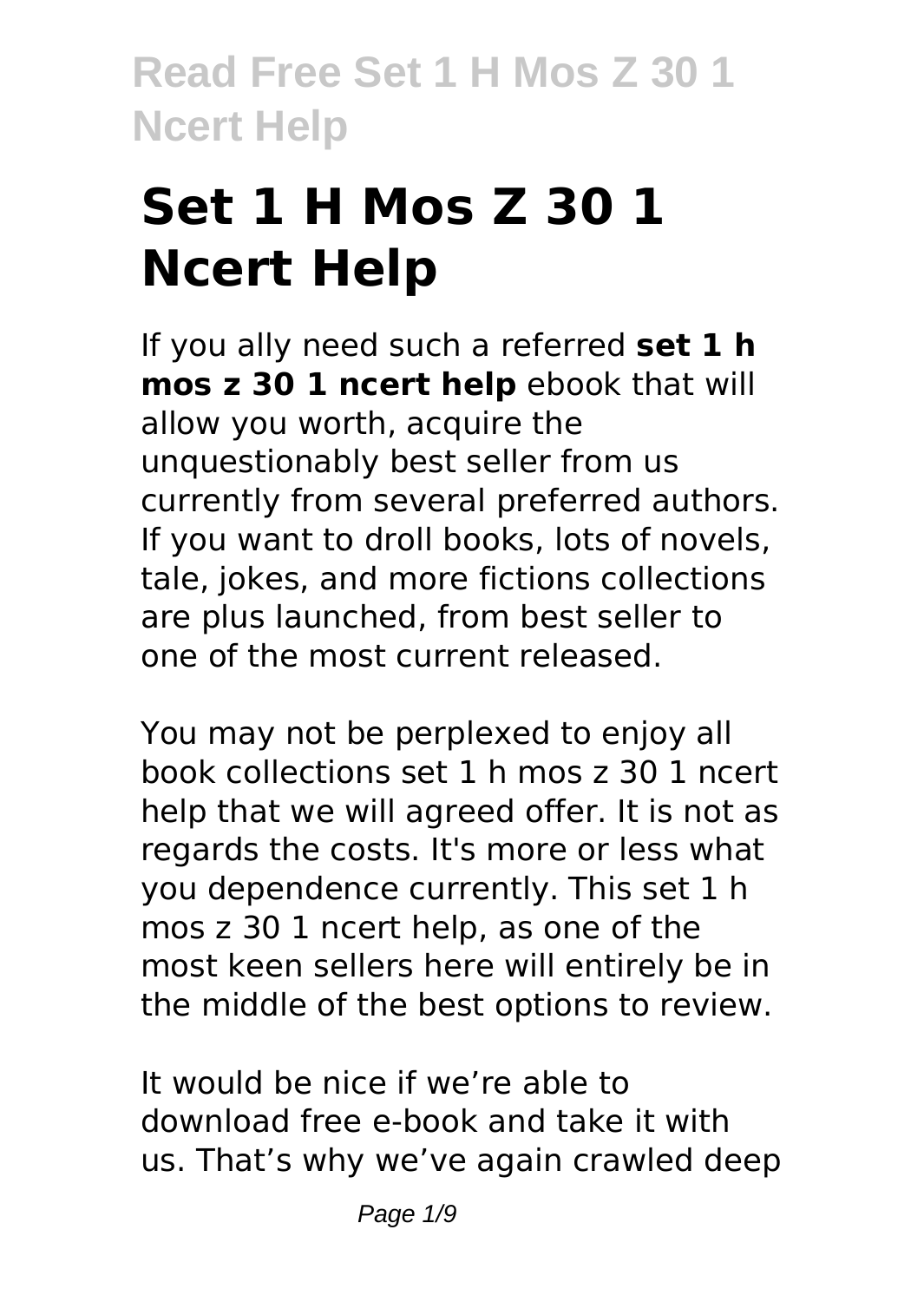into the Internet to compile this list of 20 places to download free e-books for your use.

### **Set 1 H Mos Z**

30/1 1 P.T.O. narjmWu H\$moS >H\$mo CÎma-nwpñVH\$m Ho\$ \_wI-n¥ð >na Adí` {bIo§ & Candidates must write the Code on the title page of the answer-book. Series RLH H ...

# **SET-1 H\$moS> Z§ 30/1**

32/1 1 P.T.O. narjmWu H\$moS >H\$mo CÎma-nwpñVH\$m Ho\$ wl-n¥ð >na Adí` {bIo§ & Candidates must write the Code on the title page of the answer-book. Series RLH H ...

### **SET-1 H\$moS> Z§ 32/1 - CBSE**

A United States military occupation code, or a military occupational specialty code (MOS code), is a nine-character code used in the United States Army and United States Marine Corps to identify a specific job. In the United States Air Force, a system of Air Force Specialty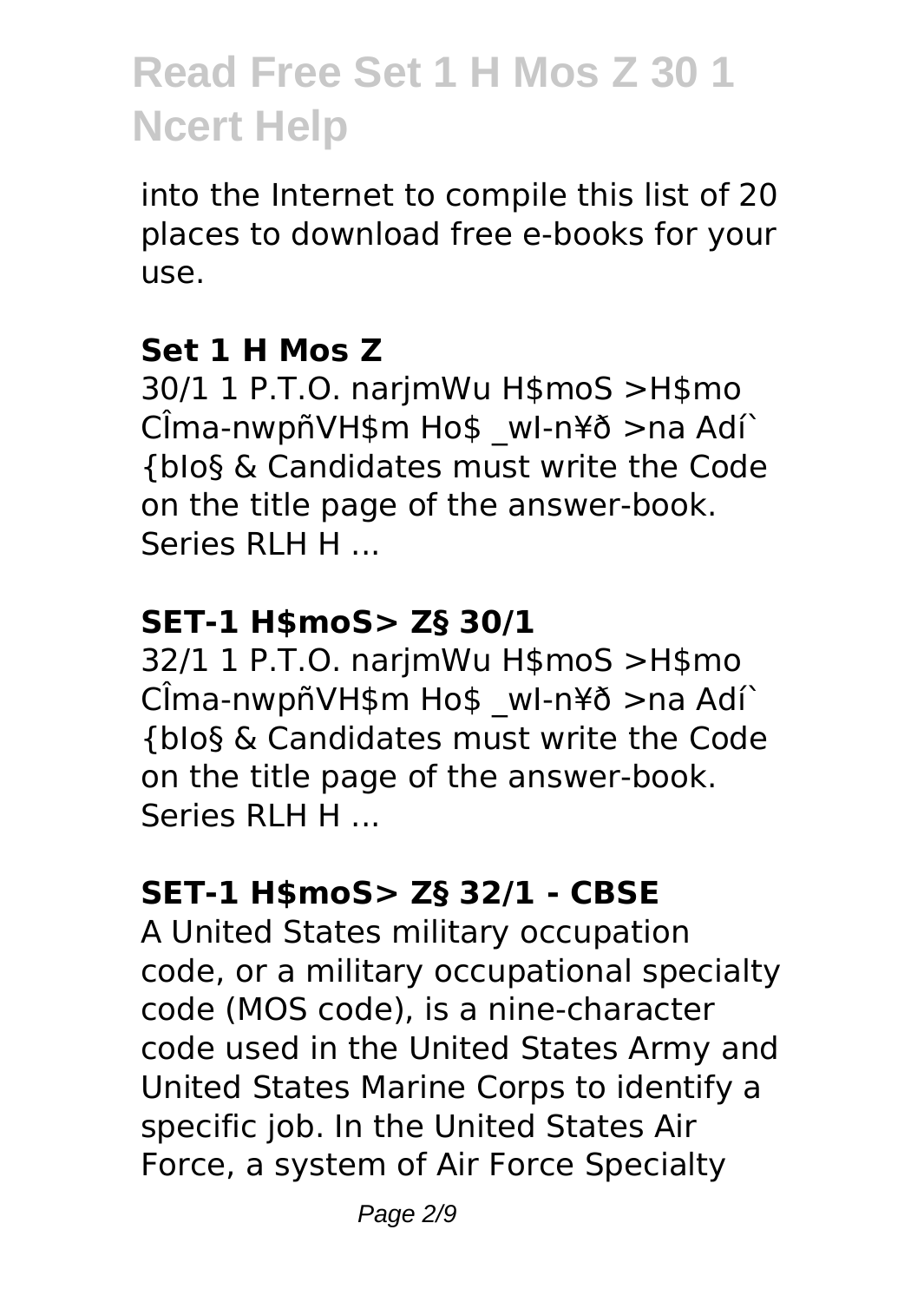Codes (AFSC) is used. In the United States Navy, a system of naval ratings and designators are used along with the Navy ...

#### **United States military occupation** code - Wikipedia

3/1 1 P.T.O. narimWu H\$moS >H\$mo CÎma-nwpñVH\$m Ho\$ wl-n¥ð >na Adí` {blo§ & Series HRK H\$moS> Z§, Code No. amob Z§. Roll No. H¥\$n`m Om±M H\$a bl {H\$ Bq àíZ

#### **SET-1 Series HRK Code No. H\$moS>** Z§ 3/1 amob Z§, >na Adí ...

55/1/A 3 P.T.O. General Instructions: (i) All questions are compulsory. There are 26 questions in all. (ii) This question paper has five sections : Section A, Section B. Section C. Section D and Section E. (iii) Section A contains five questions of one mark each, Section B contains five questions of two marks each. Section C contains twelve questions of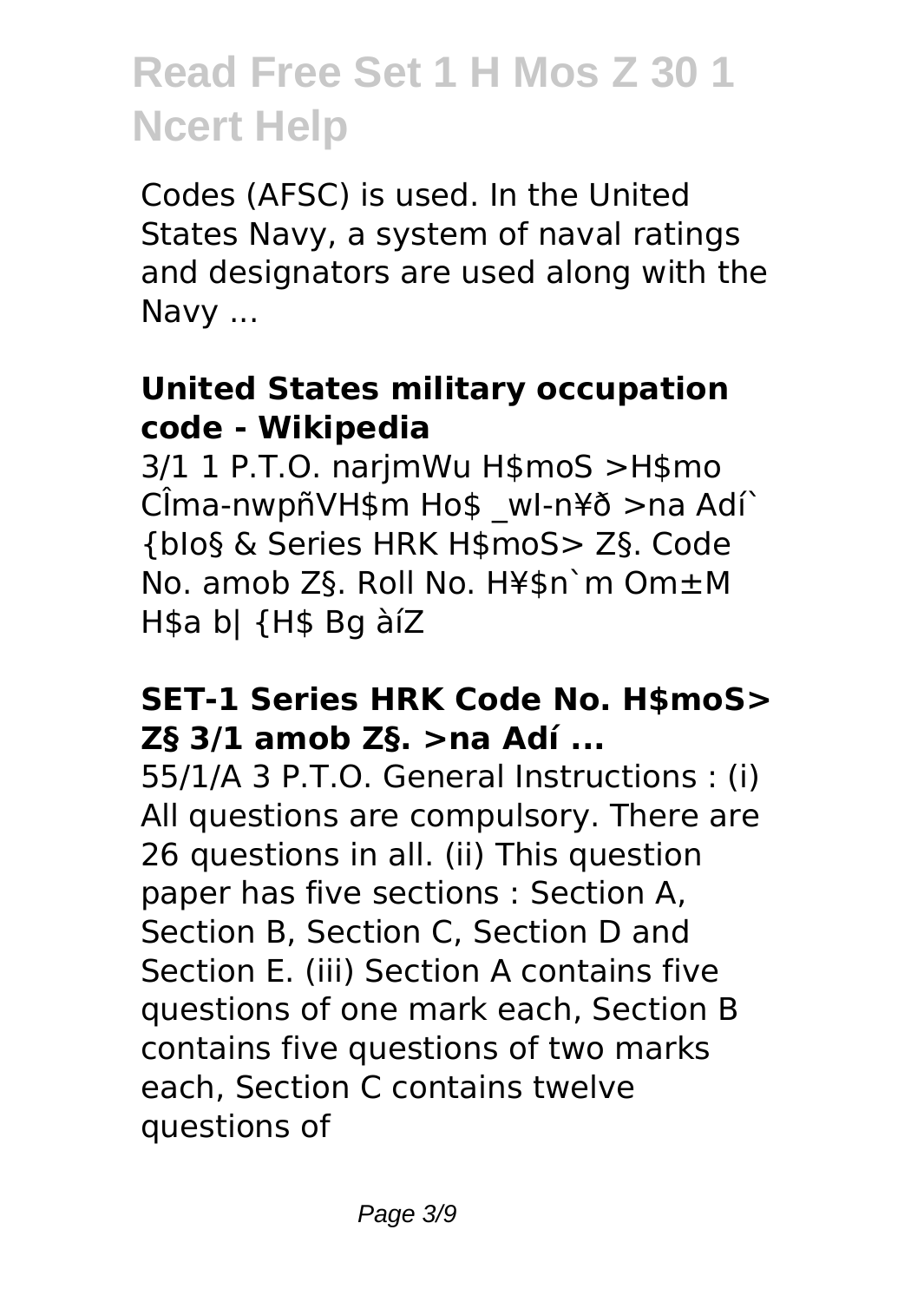### **Series SSO H\$moS> Z§ 55/1/A**

This means that H 2 ( $\psi$  1 2  $\psi$  2 0) is energetically more stable than two H atoms, but He 2 with four electrons (ψ 1 2 ψ 2 2) is unstable relative to two He atoms. Bond order: In any MO diagram, the bond order can be calculated as ½ ( # of bonding electrons - # of antibonding electrons). For H 2 the bond order is 1, and for He 2 the bond ...

### **2.2: Constructing Molecular Orbitals from Atomic Orbitals ...**

55/1/MT 3 P.T.O. General Instructions : (i) All questions are compulsory. There are 26 questions in all. (ii) This question paper has five sections : Section A, Section B, Section C, Section D and Section E. (iii) Section A contains five questions of one mark each, Section B contains five questions of two marks each, Section C contains twelve questions of

### **Series SSO H\$moS> Z§ 55/1/MT**

16. Given below is a flowchart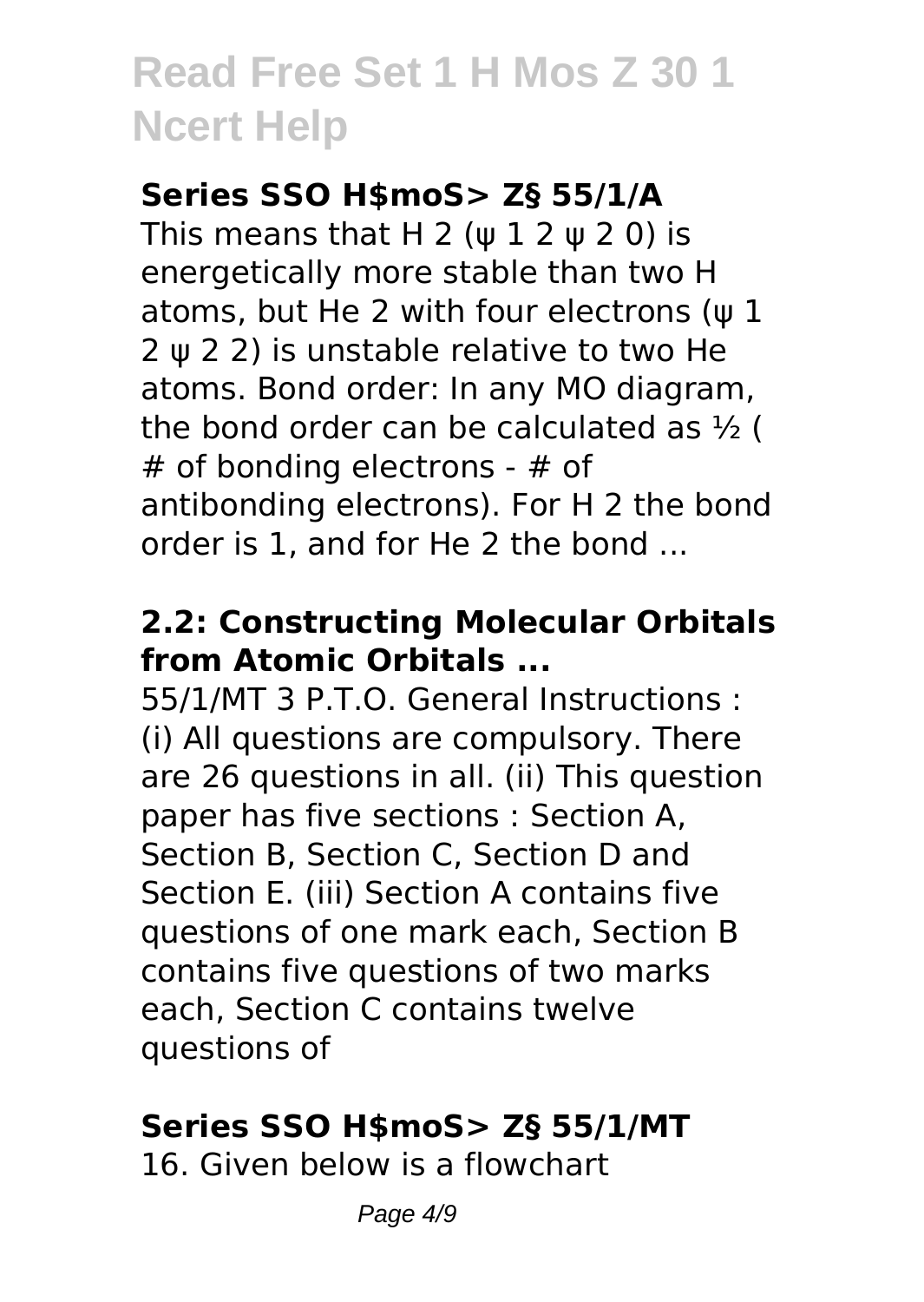presenting the 'types of plant tissues' : Fill in the blanks la belled as 1, 2, 3 and 4. Write the answer in your

### **Code No. AZwH«\$ m§H\$ H\$moS> Z§0 49/HIS/1 BI OL OGY goQ(The ...**

Ouestion: Given That  $H = IH$ , (t -VHO®oz) Ay => 0 1-H. (t + Mo@o2) Ay  $0$  L EoHo (t + VHO®2) A. Z. This problem has been solved! See the answer. Show transcribed image text. Expert Answer 100% (1 rating) Previous question Next question Transcribed Image Text from this Question.

# **Solved: Given That H = ĮH, (t - VHO®oz) Ay => 0 1-H. (t ...**

31/1 3 P.T.O. (viii) Question numbers 19 to 24 in Section A are five-marks questions. These are to be answered in about 70 words each. (ix) Question numbers 25 to 33 in Section B are multiple choice questions based on practical skills. Each question is a onemark question.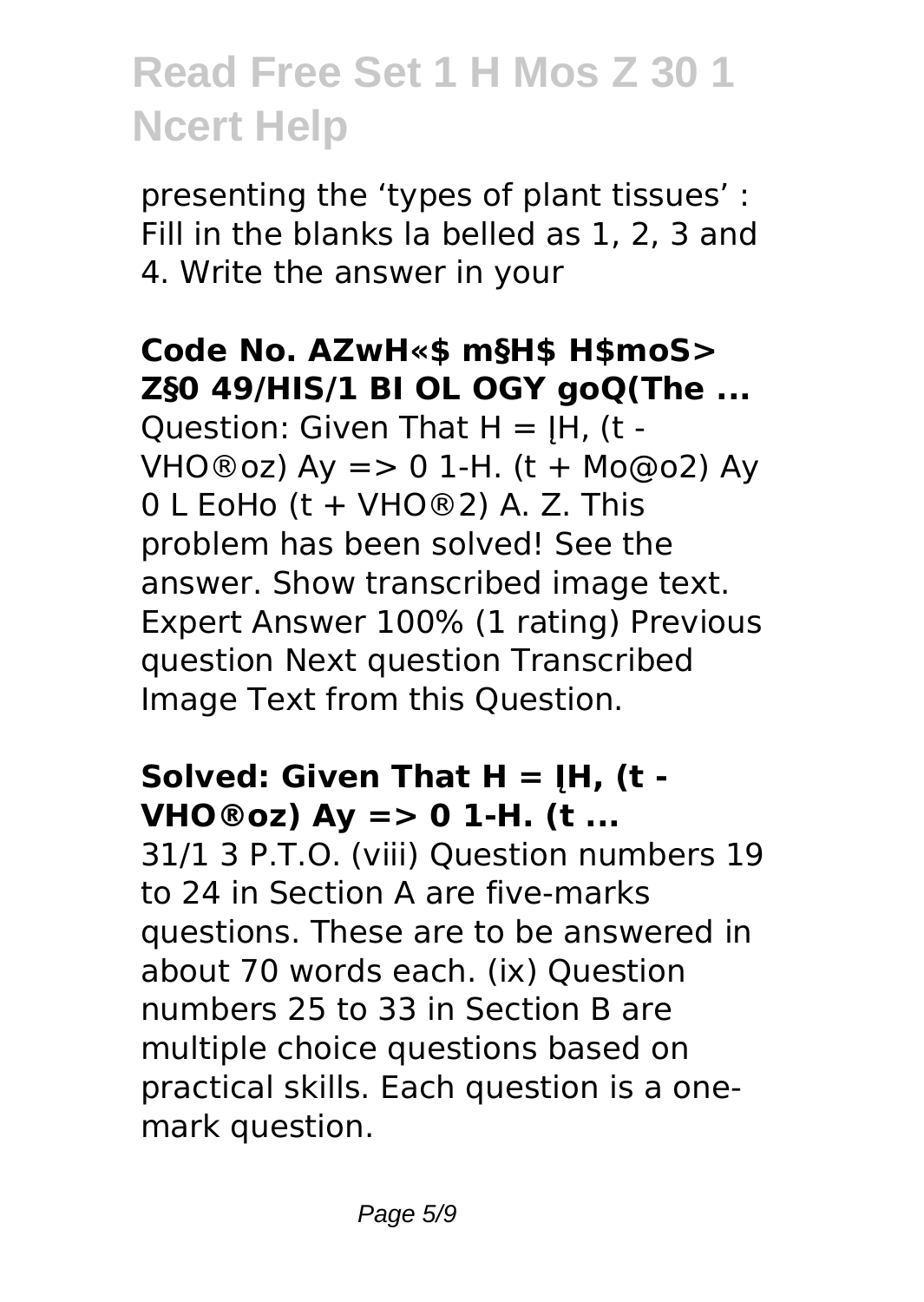#### **Series HRK H\$moS> Z§ 31/1**

SO CI OL OGY g\_ mOemó (331) Time : 3 Hours 1 [ Max i mum Marks : 100 g ' : 3  $K^{\circ}Q>0$  ] [ nyUm"H\$ : 100 Note : (i) This Question Paper consists of two Sections, viz., 'A' and 'B'. (ii) All questions from Section 'A' are to be attempted. (iii)Section 'B' has two options. Candidates are required to attempt questions

### **Roll No. Code No. AZwH«\$ m§H\$ H\$moS> Z§0 49/HIS/1 SO CI OL ...**

The first step in determining stretching modes of a molecule is to add the characters contained in the x, y, and z rows to obtain the total reducible representation of the xyz coordinates, Γ XYZ.Γ XYZ can also be found by applying the symmetry operations to the three vectors (x, y, and z) of the coordinate system of the molecule. The next step involves the investigation of the atoms that ...

# **Symmetry Adapted Linear**

Page 6/9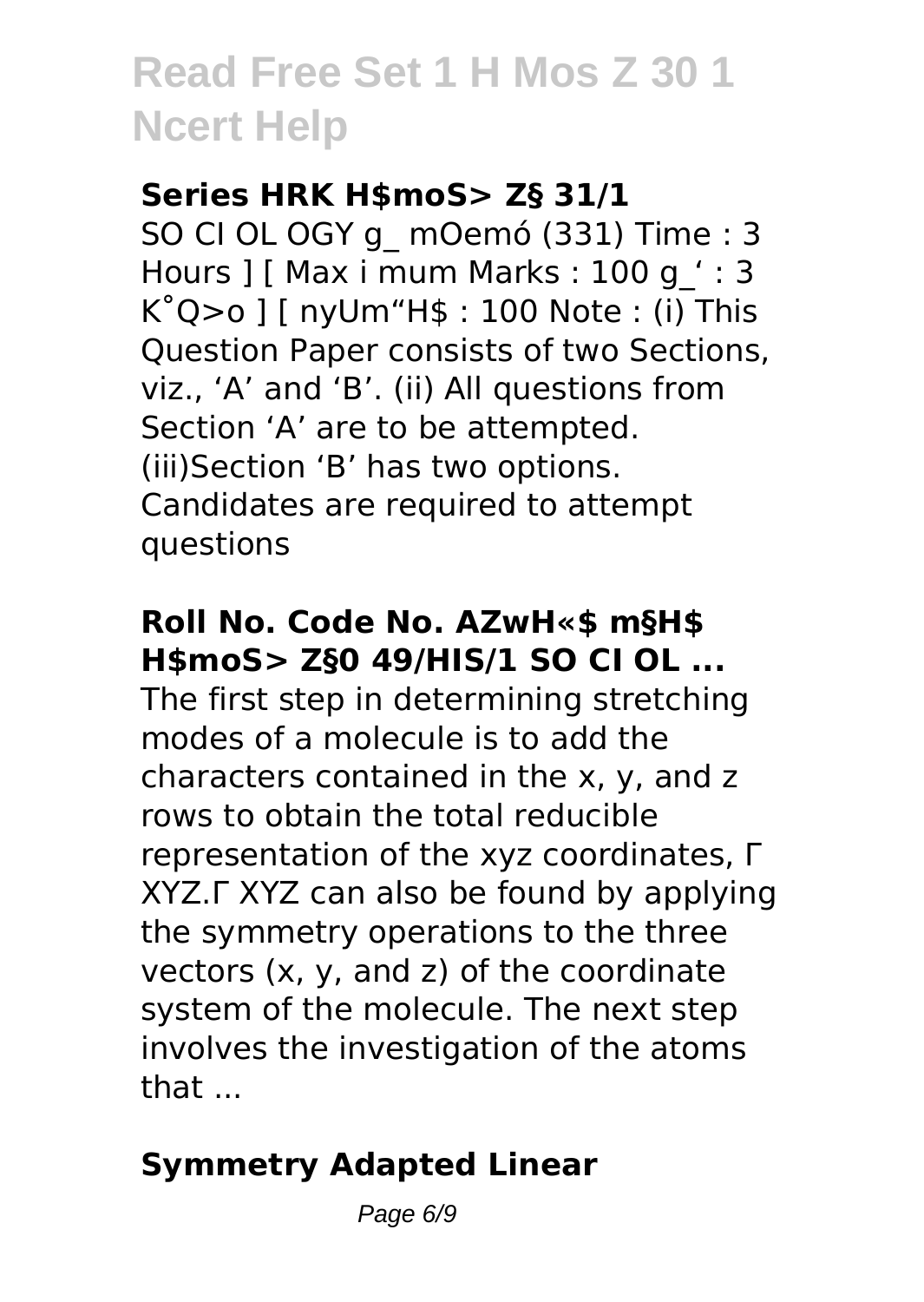### **Combinations - Chemistry LibreTexts**

www.CentumSure.com www.CentumSure.com 3/1 1 P.T.O. narjmWu H\$moS >H\$mo CÎmanwpñVH\$m Ho\$ \_wI-n¥ð >na Adí` {bIo§ & Series HRS H\$moS> Z§. 3/1 Code No. amob Z ...

#### **H\$moS> Z§ 3/1**

65/1/1 1 P.T.O. narjmWu H\$moS >H\$mo CÎma-nwpñVH\$m Ho\$ \_wI-n¥ð >na Adí` {bIo§ & Candidates must write the Code on the title page of the answer-book. Series OSR/1/C

#### **Series OSR/1/C CSBE Sample papers, Question, papers, Notes ...**

55/1 3 P.T.O. General Instructions : (i) All questions are compulsory. There are 26 questions in all. (ii) This question paper has five sections : Section A, Section B, Section C, Section D and Section E. (iii) Section A contains five questions of one mark each, Section B contains five questions of two marks each, Section C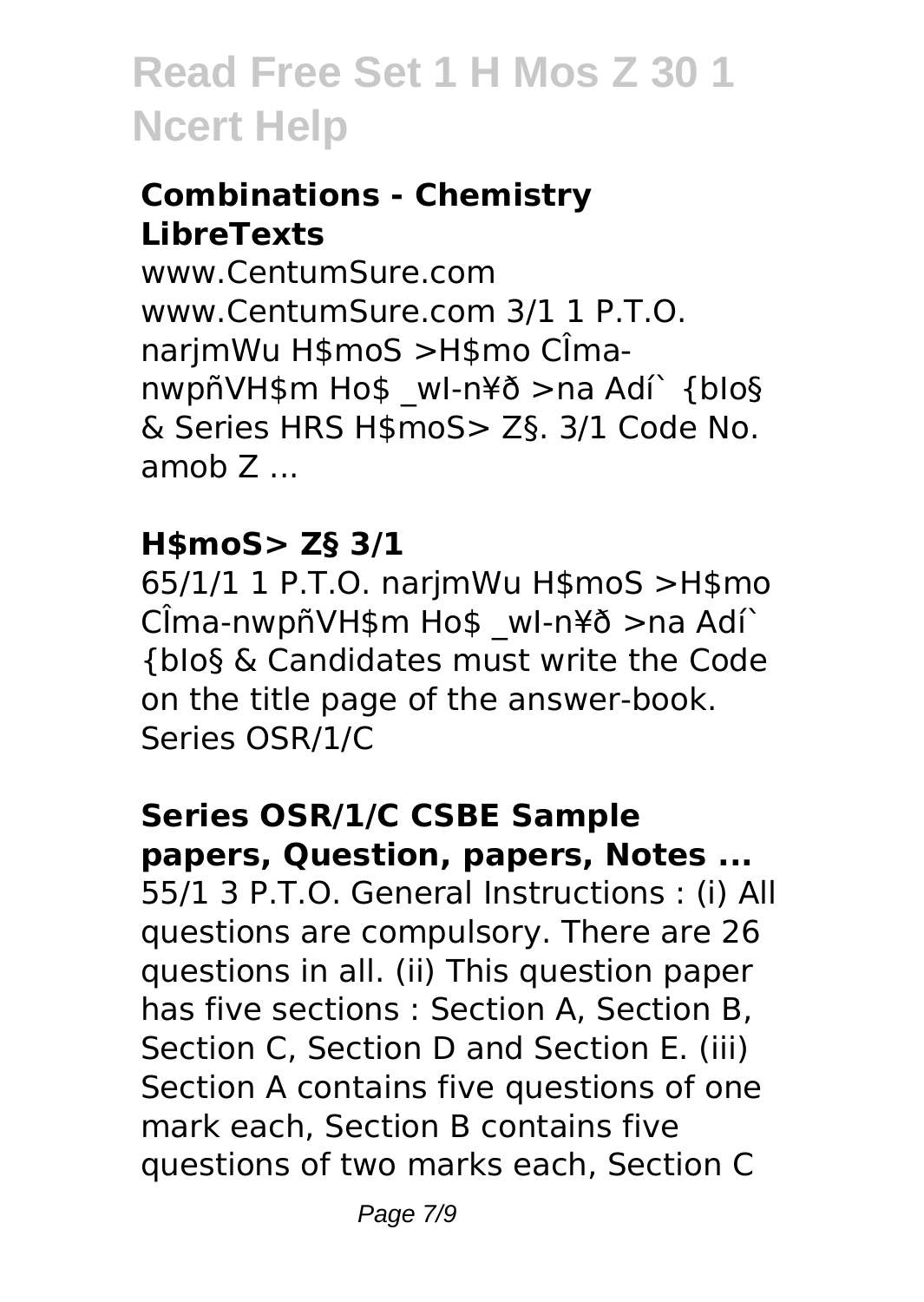contains twelve questions of ...

#### Series GBM H\$moS> Z§ 55/1

57/1 1 P.T.O. narjmWu H\$moS >H\$mo CÎma-nwpñVH\$m Ho\$ wl-n¥ð >na Adí` {blo§ & Candidates must write the Code on the title page of the answer-book. Series GRM H

#### Series GBM H\$moS> Z§ 57/1

 $55/1/1$  2 (iv) - , , (v) , c = 3 10 8 m/s h = 6.63 10 -34  $\vert$ s e = 1.6 10 -19 C 0 = 4 10  $-7$  T m A  $-1$  0 = 8.854  $\times$  10  $-12$  C 2 N  $-1$ m  $-2$  1 4 0 = 9 10 9 N m 2 C  $-2$  (m e) = 9.1 10 -31 kg =  $1.675 \times 10$  -27 kg =  $1.673 \times 10 - 27$  kg = 6.023  $\times$  10 23 =  $1.38 \times 10$  -23 |K -1 General Instructions : (i) All questions are compulsory.

#### **PHYSICS - BOARD PAPER2.pdf - SET** - 1 H\$moS> Z Series BVM/1 ...

55/1/P 1 P.T.O. narjmWu HmoS Hmo CÎma-nwpñVHm Ho wl-n¥ð na Adí` {blo§ & Candidates must write the Code on the title page of the answer-book. Series SSO H moS Z§, Code No, amob